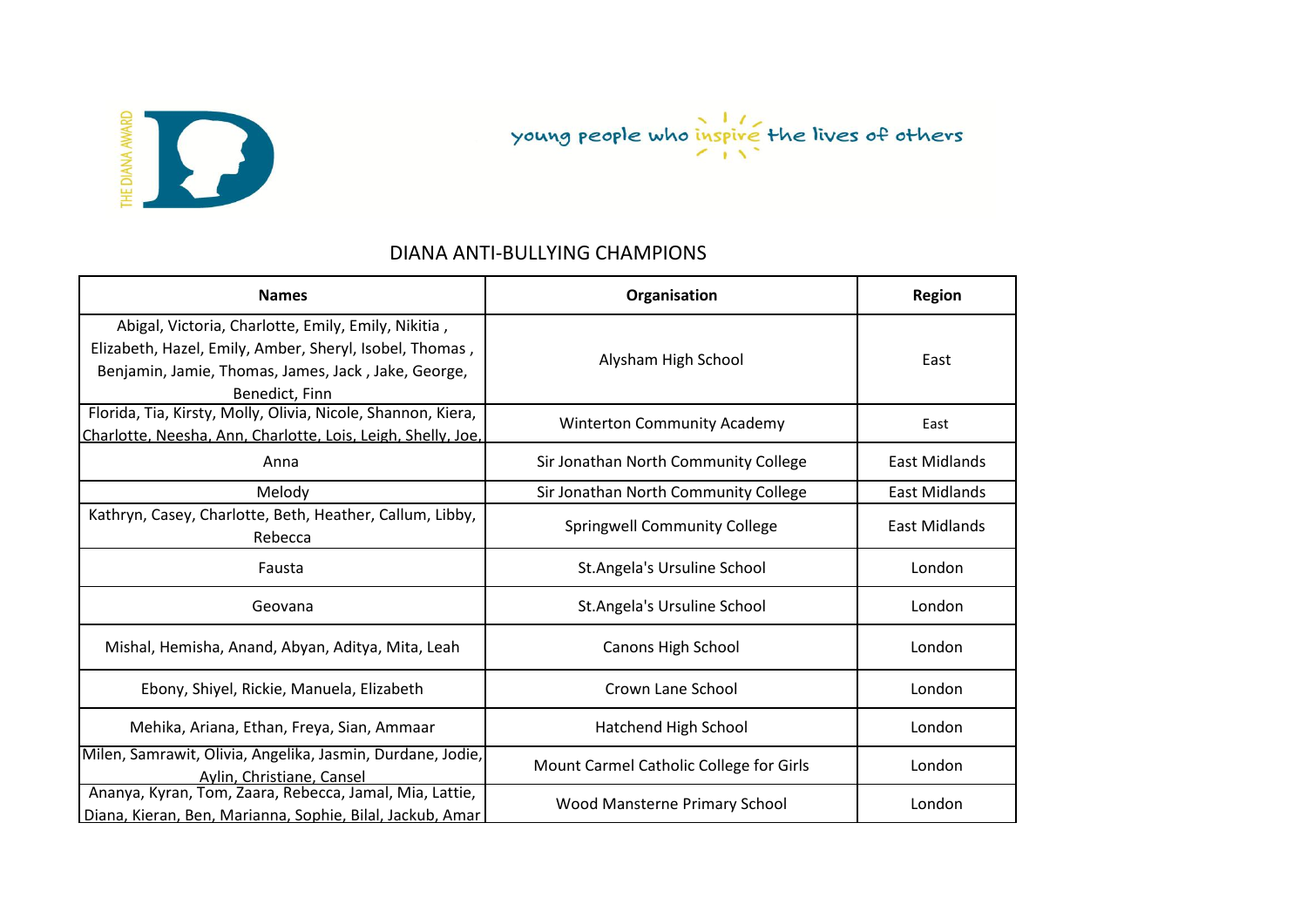| Morgan                                                                                                                                                                                                                                              | <b>Brotton</b>                            | North East |
|-----------------------------------------------------------------------------------------------------------------------------------------------------------------------------------------------------------------------------------------------------|-------------------------------------------|------------|
| Victoria                                                                                                                                                                                                                                            | Northfield School and Sports College      | North East |
| Jennifer, Luke, Alice, Ethan, Abi, Samual, Jennifer, Sophie,<br>Harvey, Samuel, Kaitlyn, Lauren, Emily, Georgia, Tyler,<br>Alice, Paige, Cameron, Laura-Grace, Amy, Chloe, Paula,<br>Nadine, Hollie, Stephanie, Charlie, Olivia, Hannah,<br>Rebecca | Northfield School & Sports College        | North East |
| Anna, Chloe, Chloe, Craig, Eirinn, Hannah, Eve, Hope,<br>Hugo, Jacob, Lucy, Mia, Owen, Rosa, Rosie, Scarlett,<br>Teddy, Tilly, Yasmin                                                                                                               | Saltburn Primary School                   | North East |
| Morgan, Oliver, Bobbie, Aidan, Aurora, Abbey, Beth,<br>Shannon, Isabelle, Isabelle                                                                                                                                                                  | St. Joseph's Primary School               | North East |
| Emily, Amy, Amy, Olivia, Becky, Billy, Lancia, Megan,<br>Emily, Thomas, Leah, Jackson, Ethan, Cieran, Hannah,<br>Emily, Oliver, Ryan, Lucy, Emma, Lynden                                                                                            | Staindrop School An Academy               | North East |
| Robson, Brianna, Charlotte, Emily, Kyra, Will, Leah,<br>James, Jennifer, Matthew, Max                                                                                                                                                               | <b>High Tunstall</b>                      | North East |
| Erin, Luke, Christopher, Isabel, Milly, Luke, Joseph,<br>Amber, Ruby, Jack, Olivia, Eve, Michael, Isaac, Olivia,<br>Charlie                                                                                                                         | St. Margaret Clitherows RC Primary School | North East |
| Patrick, John, James, Ava, Mia, Chloe, Molly, Hedvika,<br>Joanne, Harin, Harry                                                                                                                                                                      | Sandfield Park School                     | North Wes  |
| Mitch                                                                                                                                                                                                                                               | Frederick Gough Secondary School          | North West |
| Alex, Tamin, Milly, Connor, Matthew, Dominique, Rhys,<br>Rebeca, Leah, Molly, Olivia, Jack, Jodie, Haylie, Jodie,<br>Paige, Jack, Elizabeth, Oliver, Amber                                                                                          | <b>Brookvale Primary School</b>           | North West |
| Latoya                                                                                                                                                                                                                                              | Upton High School                         | North West |
| Joseph, Michael, Sean, Loretta, Craig, Lela, Joshua,<br>Phillip, Thomas                                                                                                                                                                             | Oakfield High School and College          | North West |
| Courtney                                                                                                                                                                                                                                            | <b>Stockport Academy</b>                  | North West |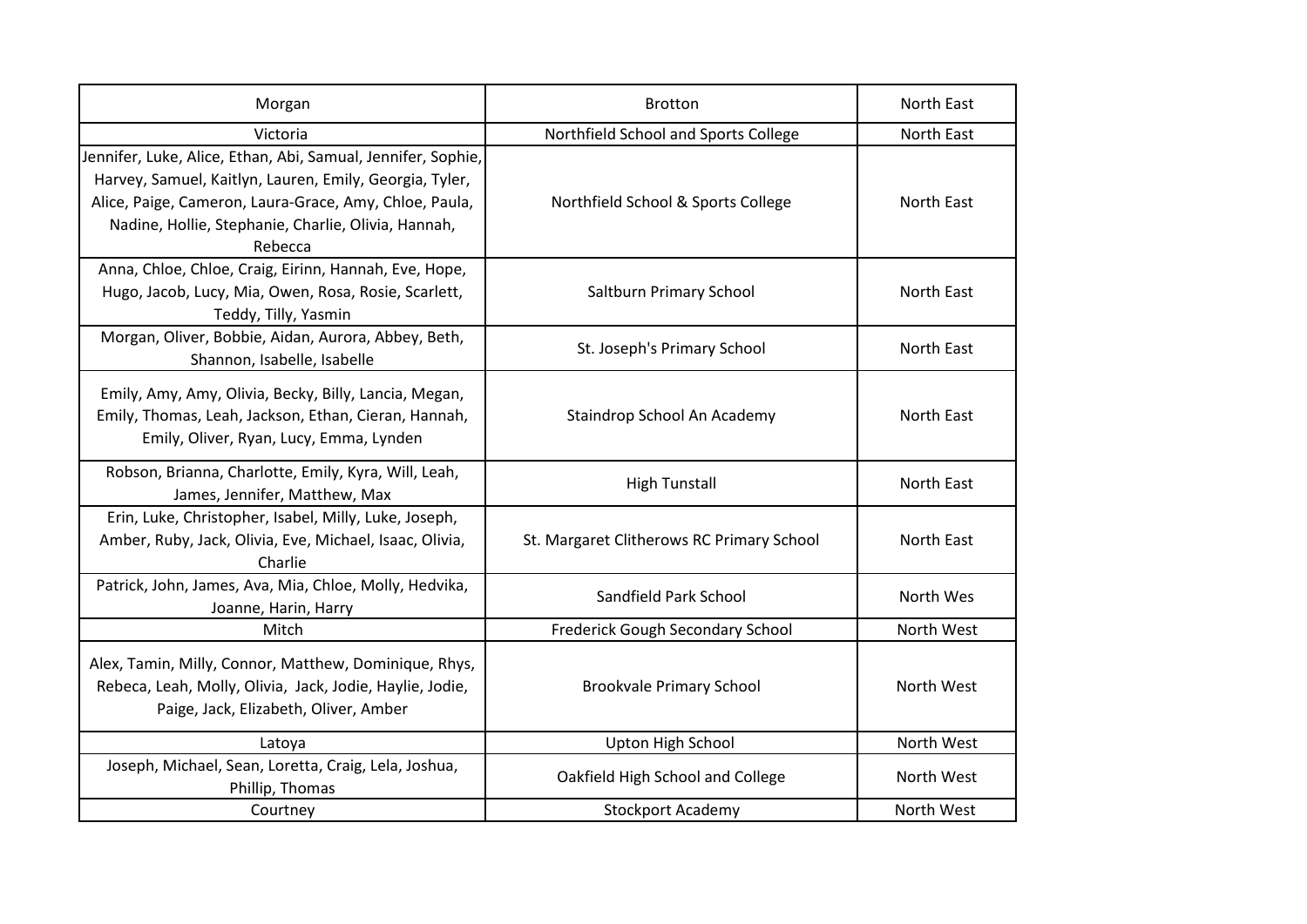| Jane, Aoife, Eimear, Orla, Aine, Niamh, Sarah, Dearbhla,<br>Donna, Kirsty-Marie, Katie, Niamh, Caitlin, Shauna,<br>Aoibhin, Catherine, Beth, Bridgeen, Erin, Glory, Grace,<br>Patricia, Laura, Caioimhe, Corrina                                 | Loreto Grammar School                            | Northern Ireland     |
|--------------------------------------------------------------------------------------------------------------------------------------------------------------------------------------------------------------------------------------------------|--------------------------------------------------|----------------------|
| Raish                                                                                                                                                                                                                                            | Lasswade High School                             | Scotland             |
| Chloe                                                                                                                                                                                                                                            | Lasswade High School                             | Scotland             |
| Hannah, Connie, Josh, Hollie, Haroon, Shona, Dillon,<br>Emma, Erin, Melissa, Louise, Kayleigh, Emma, Megan,<br>Rachel, Ewan, Ashleigh, Megan, George, Gemma,<br>Jennifer, Louise, Georgia, Christina, Sophie, Robyn,<br>Osama, Kyle, Katie, Emma | Castlehead High School                           | Scotland             |
| Vikayath, Ria, Lewis, Rachel, Abby, Emma, Humza, Bobbi,<br>Emily, Abigail, Rebecca, Euan, Khalil, Kalum, Georgia,<br>Milla, Lewis, Kyle, Jennifer, Ben, Katie, Beth, Euan,<br>Caitlin, Margaret, Adam, Brogan, Kassim, Innes, Eispeth            | <b>Mearns Primary School</b>                     | Scotland             |
| Sianead, Chloe, Chris, Jemma                                                                                                                                                                                                                     | Holmer Green Senior School                       | South East           |
| Eloise, Minnie, Finlay, Daniel, Jessica, Matthew, Natalie,<br>Sophie, Max, Chloe, Lee, Owen, Thomas, Lulu, Nathan,<br>Darviel, Chloe, Lucy, Ruby, Rahul, Stacey, Siyanne, Katie,<br>Issy, Samuel, Charlotte, Morgan, Yasmin, Max, Emily          | <b>Eastlands Primary School</b>                  | South East           |
| Kelsey, Ria, Ellie, Estelle, Jade, Gurchetan                                                                                                                                                                                                     | Langley Academy                                  | South East           |
| Emelia, Sammie, Imogen, Melanie, Conran, Jamie,<br>Rebecca, Jade, Amy, Rihanna, Josh, James                                                                                                                                                      | <b>Bexhill High School</b>                       | South East           |
| Amy                                                                                                                                                                                                                                              | <b>Stay Strong</b>                               | South West           |
| Eleanor, Brandon, Shannon, Owen, Kyle, Charlie, Travis<br>Sally, Kaltun, Tilly, Ella, Judith, Kirsty, Verrin, Gem,                                                                                                                               | <b>Educational Action Challenging Homophobia</b> | South West           |
| Bethany                                                                                                                                                                                                                                          | <b>Bullies Out</b>                               | Wales                |
| Matthew                                                                                                                                                                                                                                          | Perryfields High School                          | <b>West Midlands</b> |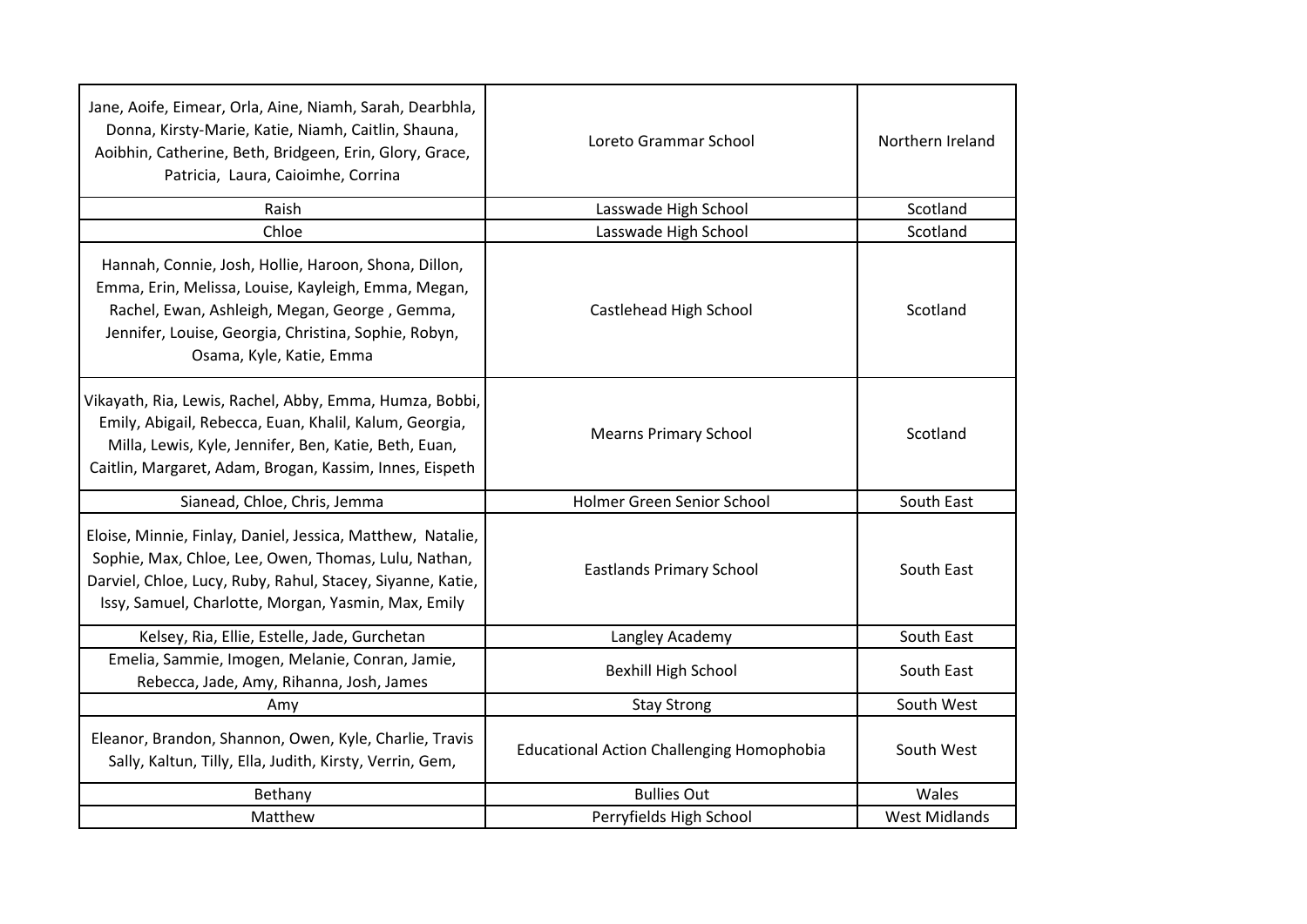| Jake, Nicholas, Robert, Tryone                                                                                                                                                                                      | <b>Hereward College</b> | West Midlands             |
|---------------------------------------------------------------------------------------------------------------------------------------------------------------------------------------------------------------------|-------------------------|---------------------------|
| Matthew, Nathan, Jeevan, Conor, Kieran, Olivia,<br>Sukhmani, Anna, Aneel, Alex, Chloe, Eleanor, Connie,<br>Olivia, Marcela, Jasdeep, Megan, William, Lisa, Callum,<br>James, Joe, Michael, Luke, Ben, Hannah, Tyler | Perryfields High School | West Midlands             |
| Imogen, Polly, Robbie, Shay, Shea, Connor, Hannah,<br>Libbie, Megan, Lewis, Vicki, Charisma                                                                                                                         | Leys Farm Junior School | Yorkshire &<br>Humberside |
| Charlotte, Lydia, Annie, Emily, Anna, Sophie, Yvette,<br>Chloe, India, Ellen, Ellena, Megan, Katie, Jodi, Ailish,<br>Helena, Rebecca, Gab, Megan, Norbert, Piotr, Igor                                              | Saint Mary's College    | Yorkshire &<br>Humberside |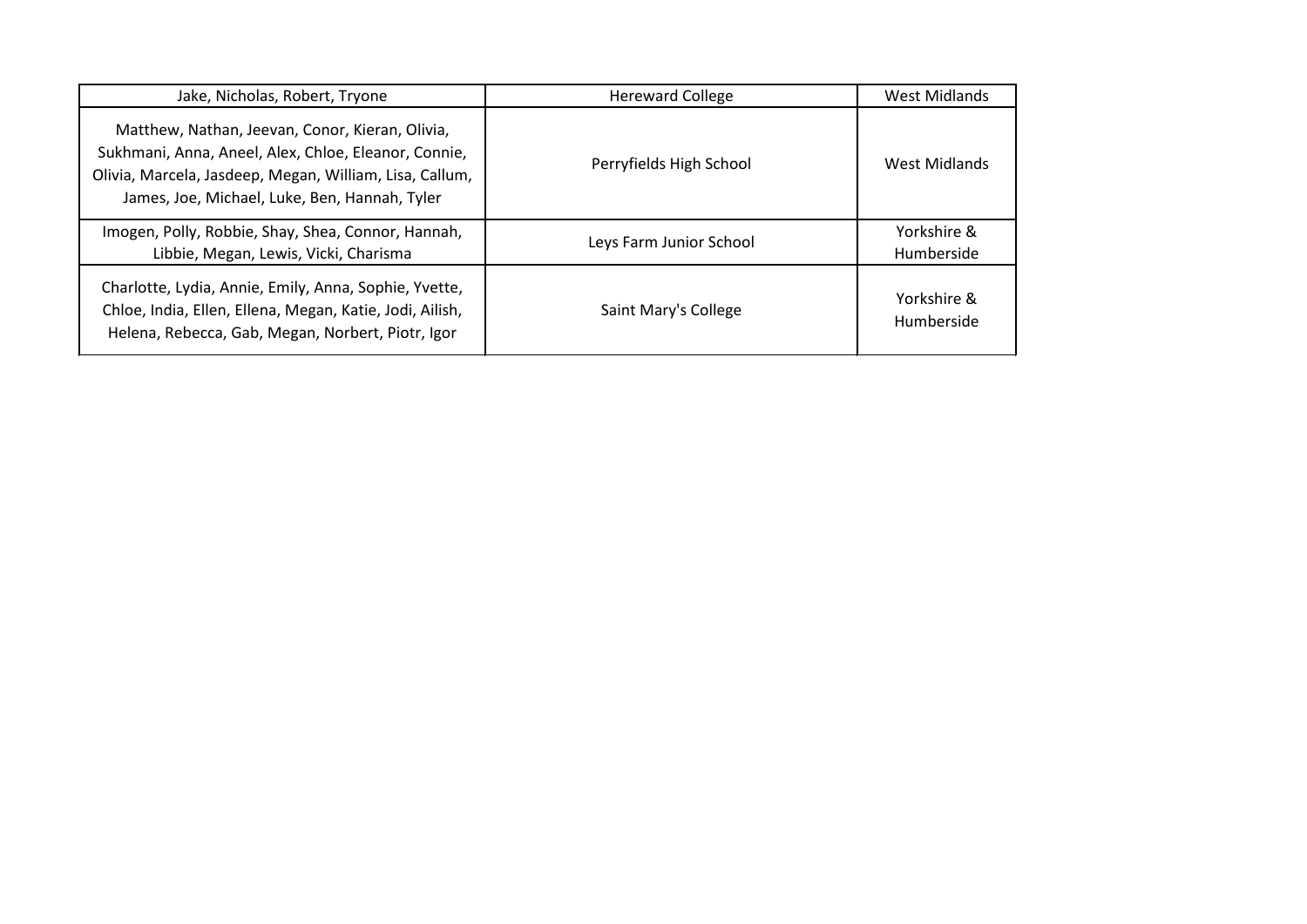

#### DIANA ACTIVE CAMPAIGNERS

| <b>Name</b>                                                                                                                                                                                           | Organisation                                   | <b>Region</b> |
|-------------------------------------------------------------------------------------------------------------------------------------------------------------------------------------------------------|------------------------------------------------|---------------|
| Chantall, Alice, Fiona, Bethany, George, Noah,<br>Robert, James, Harry, Chloe, Jade, Katie,<br>Victoria, Corianne, Georgia, Joe, Jessica                                                              | <b>Winterton Community Academy</b>             | East          |
| Camilla                                                                                                                                                                                               | The Jimmy Mizen Foundation - Young<br>Citizens | London        |
| Jordan                                                                                                                                                                                                | Staindrop School an Academy                    | North East    |
| Sham                                                                                                                                                                                                  | Reclaim                                        | North West    |
| Sarah, Lucy, Connor, Cerena, Sophie,<br>Shanaida, Chloe, Ruthie, Amber, Lauren, Ellie,<br>Chloe, Natalie, Alan, Stacie, Lewis, Demi,<br>Katie, Dean, Karina, Aimee, Kyle, Megan,<br>Charlotte, Amelia | <b>Stockport Academy</b>                       | North West    |
| Eilidh                                                                                                                                                                                                | Hutchesons Grammar School                      | Scotland      |
| Shanagh                                                                                                                                                                                               | St John's RC Academy                           | Scotland      |
| Evie, Antonia, Meaghan, Aleena, Francheska,<br>Nikki, Luke, Katie, Courtney                                                                                                                           | St Ninian's High School                        | Scotland      |
| Colm, Katie, Katy, Holly, Sarah, Jennifer,<br>Victoria-Anna, Emer, Anna, Cameron,<br>Aodhan, Sean, Rachel                                                                                             | St Ninian's High School                        | Scotland      |
| Nayha                                                                                                                                                                                                 | Surbiton High School                           | South East    |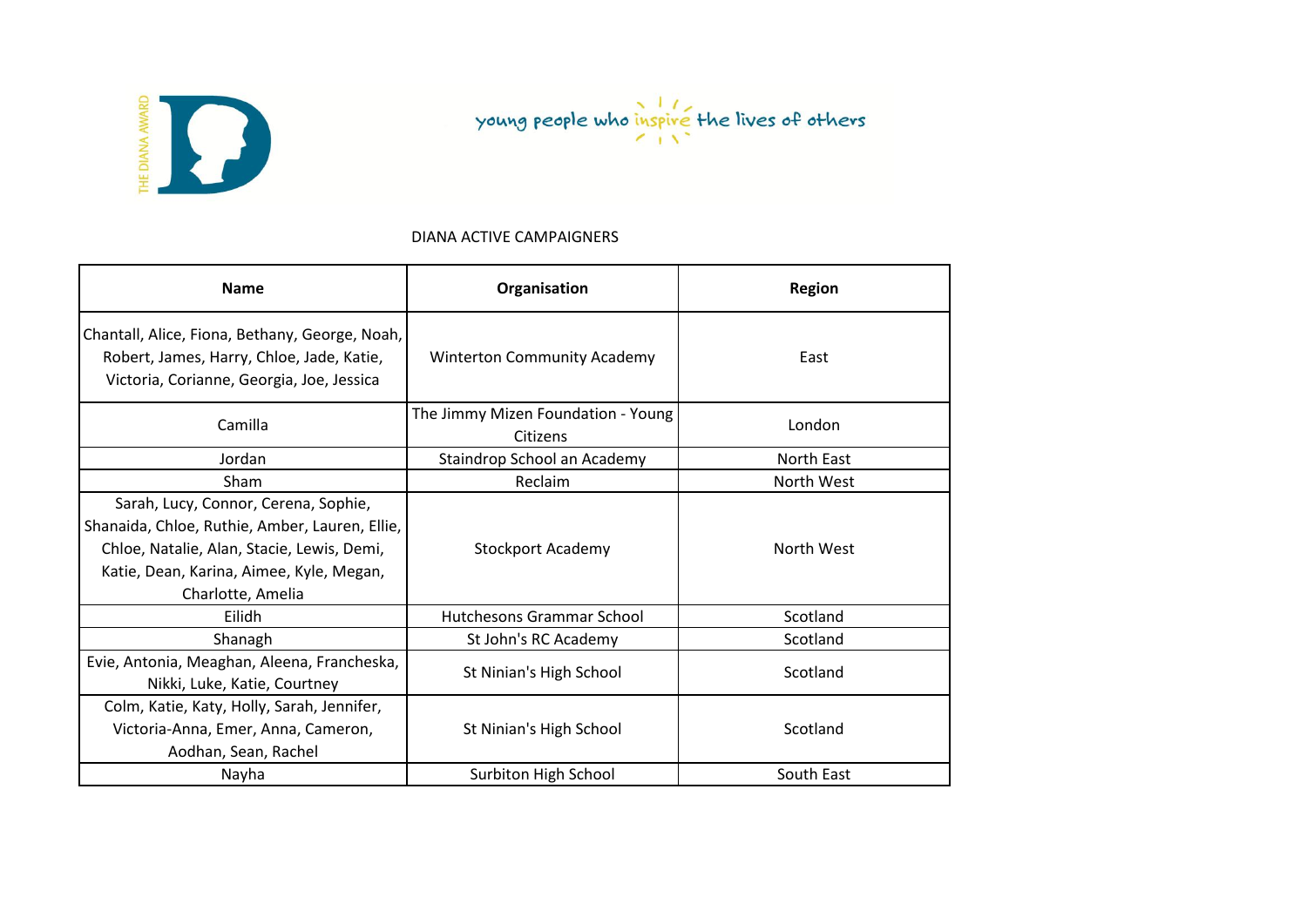| Hollie, William, Alex, Jess, Dan, Saskia,<br>Connor, Chloe-Anne, Lucy, Matt, Harriet, Ben,<br>Terry, Reece, Katy, Ben, Amelia, Ellie | The Regis School           | South East    |
|--------------------------------------------------------------------------------------------------------------------------------------|----------------------------|---------------|
| Abu                                                                                                                                  | Bangladeshi Islamic Centre | West Midlands |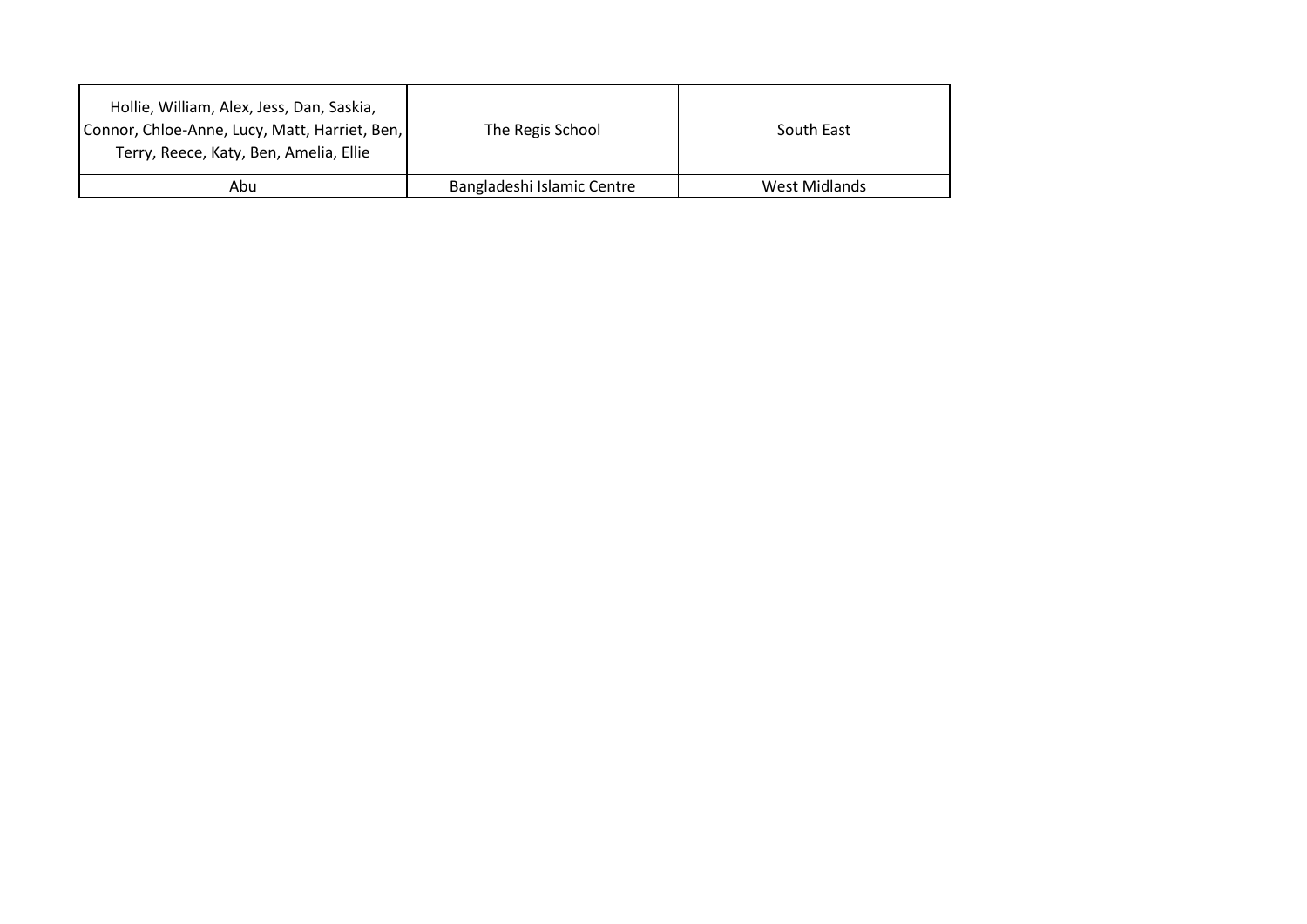

#### DIANA COURAGEOUS CITIZENS

| <b>Name</b> | Organisation                                | <b>Region</b>    |
|-------------|---------------------------------------------|------------------|
| Dani        | <b>CHIL-Southend Young Carers</b>           | East             |
| Raitis      | SS Peter and Paul's Catholic Primary School | London           |
| Valerie     | St.Patrick's Comprehensive School           | North East       |
| Rosanna     | Staindrop School                            | North East       |
| Emily       | <b>Glenbum Sports College</b>               | North West       |
| Michael     | St. Edwards College                         | North West       |
| Lauren      | Limavady High School                        | Northern Ireland |
| Destiny     | Stockport Academy                           | North west       |
| Melissa     | St. Ninians High School                     | Scotland         |
| Aadam       | <b>Fixers</b>                               | South East       |
| Samuel      | Ferndown Upper School                       | South West       |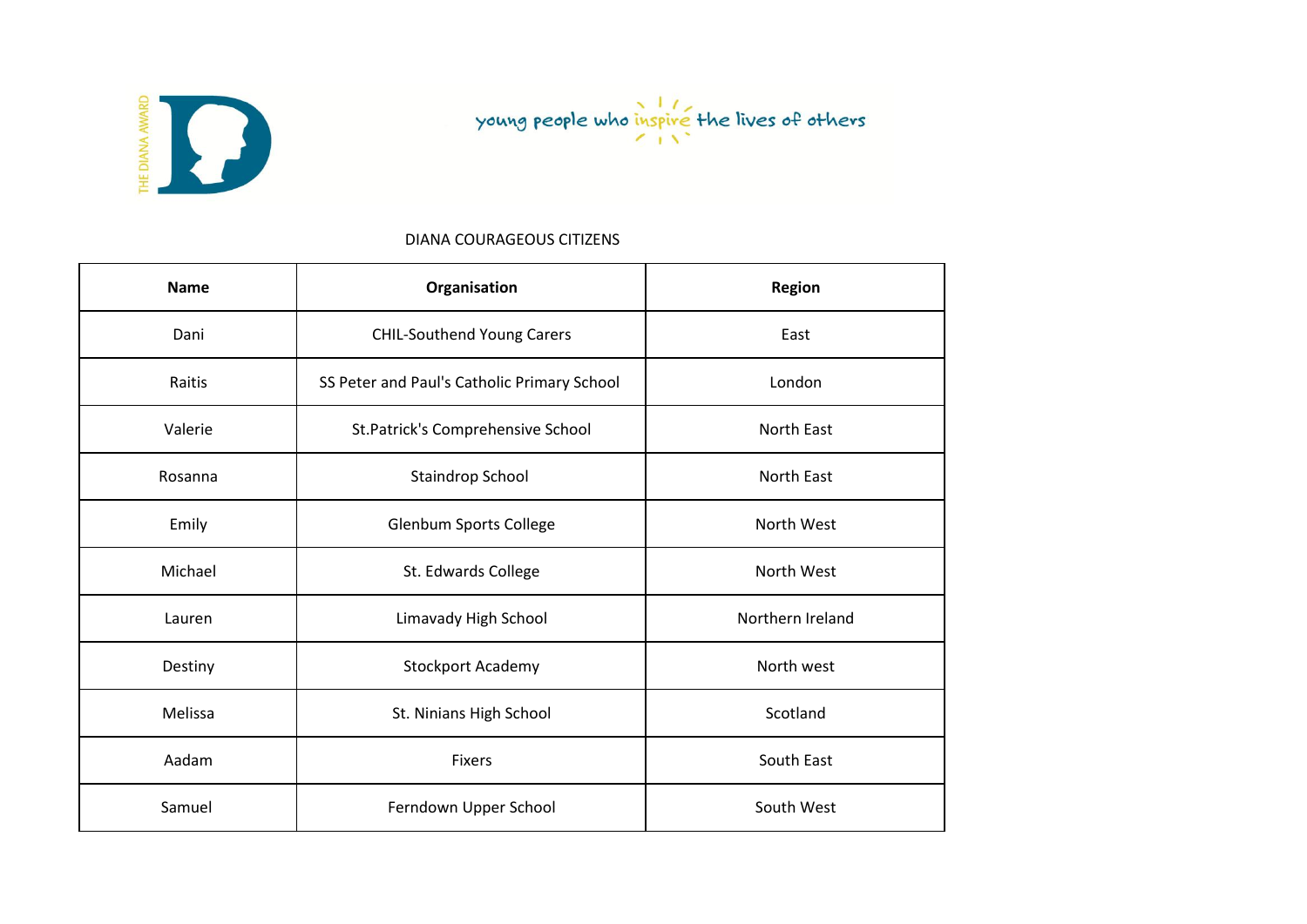| -<br>l vler | Aman<br>$V$ SEOI L<br>. Dvffrvr | Wales                        |
|-------------|---------------------------------|------------------------------|
| Luke        | College<br>Baxter               | Midlands<br>.<br><b>WVL.</b> |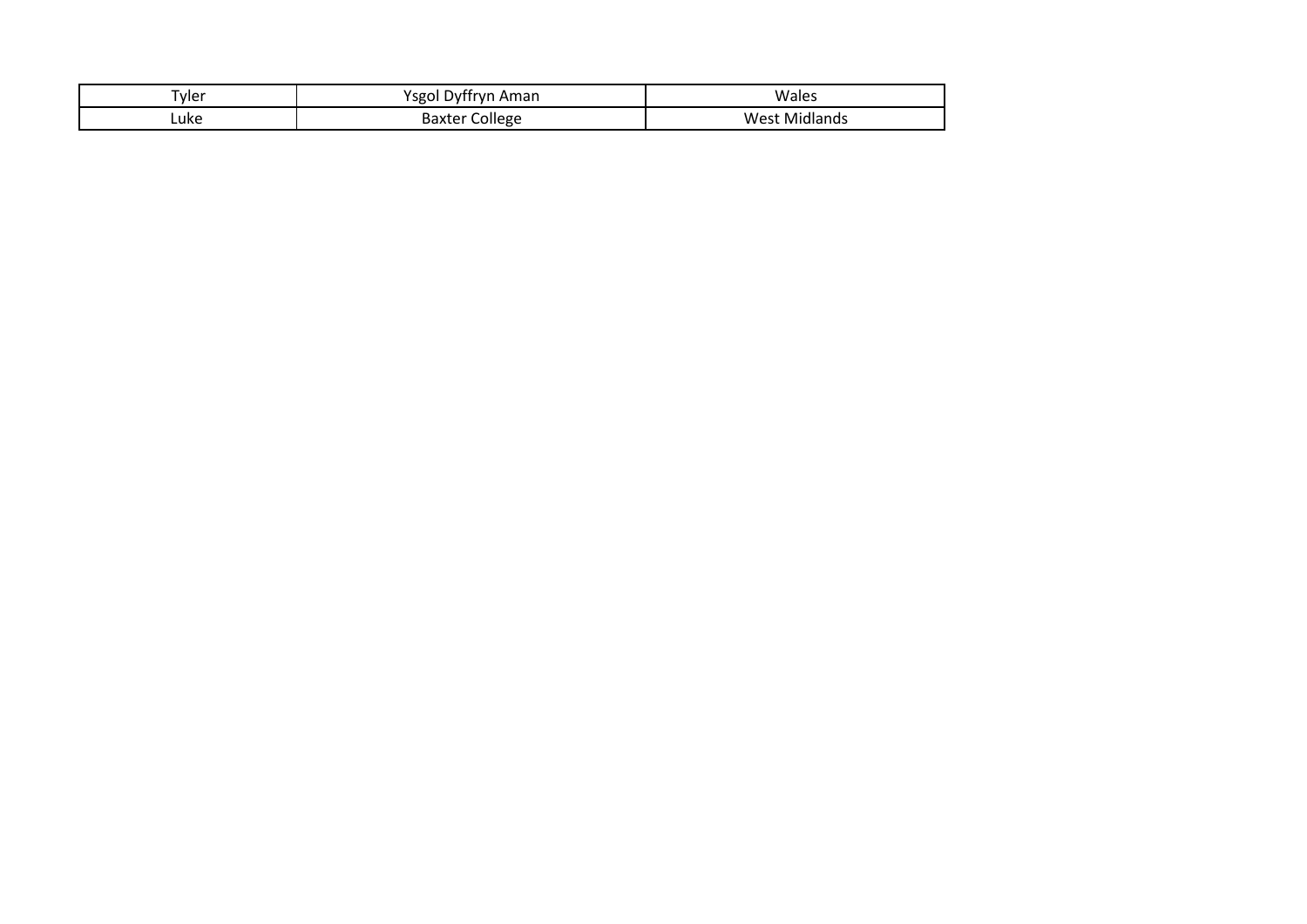



#### DIANA CHAMPION FUNDRAISER

| <b>Name</b>                                                                                                                                                 | Organisation                     | Region           |
|-------------------------------------------------------------------------------------------------------------------------------------------------------------|----------------------------------|------------------|
| Harry                                                                                                                                                       | Hinchingbrooke School            | Eastern          |
| Charlize                                                                                                                                                    | New Hall School                  | Eastern          |
| Rebecca                                                                                                                                                     | Plume School                     | Eastern          |
| Serena                                                                                                                                                      | Woodford County High School      | Eastern          |
| Nicole                                                                                                                                                      | <b>Eversley Primary School</b>   | London           |
| Philip                                                                                                                                                      | Tandgragee Junior High School    | Northern Ireland |
| Laura Boyd, Shanash, Mark, Hesan,<br>Dylan, Lisa, Fergus, Lauren, Jamie,<br>Charlie, Hollie                                                                 | Londonderry YMCA                 | Northern Ireland |
| Johnathan                                                                                                                                                   | Forrerster High School           | Scotland         |
| Ciara                                                                                                                                                       | St Ambrose High School           | Scotland         |
| Amy                                                                                                                                                         | St Andrew's High School          | Scotland         |
| Sarah                                                                                                                                                       | St Andrew's High School          | Scotland         |
| Laura                                                                                                                                                       | St Ninian's High School          | Scotland         |
| Marissa, Lorena, Lauren, Natalie,<br>Brigette, Katie, Caitlin, Callum, Monica,<br>Eve, Mark, Louise, Caroline, Katie, Kerry,<br>Colm, Sarah, Ellie, Mariyah | St Ninian's High School          | Scotland         |
| Amy, Emma, Bailie                                                                                                                                           | <b>Methilhill Primary School</b> | Scotland         |
| Gareth, Charlotte, Benjamin, Scott                                                                                                                          | Lakers School                    | South West       |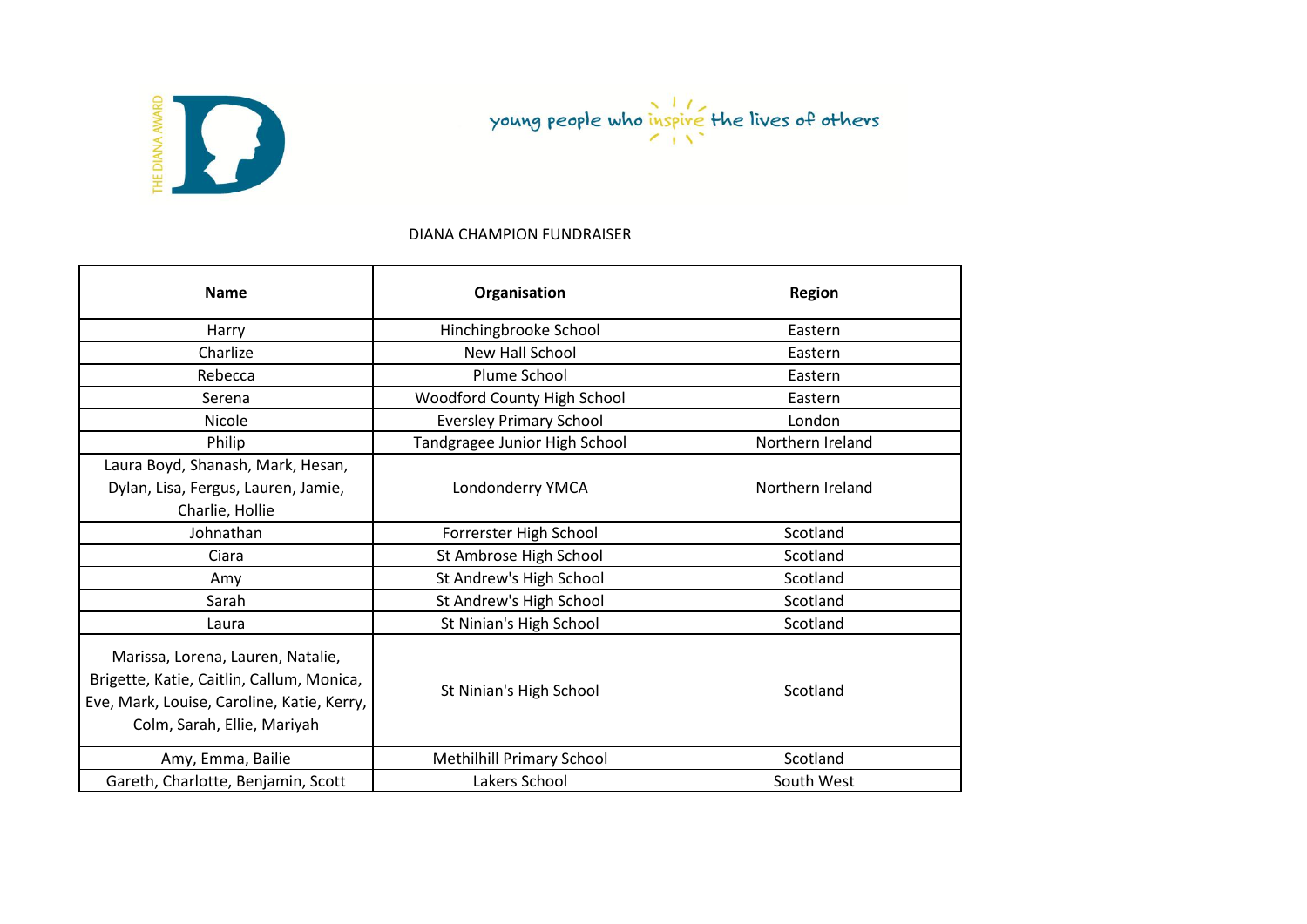

| <b>Names</b>                                                                                                                                                                                                                                                                                          | Organisation                          | Country                     |
|-------------------------------------------------------------------------------------------------------------------------------------------------------------------------------------------------------------------------------------------------------------------------------------------------------|---------------------------------------|-----------------------------|
| Zahra                                                                                                                                                                                                                                                                                                 | <b>PACE Society</b>                   | Canada                      |
| Diana                                                                                                                                                                                                                                                                                                 | Scouts Canada                         | Canada                      |
| Ahmed                                                                                                                                                                                                                                                                                                 | <b>Enactus SFE</b>                    | Egypt                       |
| Julia and Emma                                                                                                                                                                                                                                                                                        | Youth-LeadeR/Positive Nett-Works e.V  | Germany                     |
| Anjali                                                                                                                                                                                                                                                                                                | <b>College of Business Management</b> | Pakistan                    |
| Janine Jiselle                                                                                                                                                                                                                                                                                        | <b>ISS International School</b>       | Singapore                   |
| Holisizwe, Xolile, Nokubonga, Ntombiningi, Lungelo, Nonjabulo,<br>Lungelo, Bonginkosi, Malusi, Sanele, Minenhle, Jabulile, Cebisile,<br>Nothando, Mcebisi, Nokhuthobeka, Thandokuhle, Sakhile, Ayanda,<br>Sabatha, Nosihle, Philile, Siphesihle, Minenhle, Noxolo, Mluleki, Nzuzo,<br>Nombuso, Zinhle | Mnyakanya School                      | South Africa                |
| Abdul                                                                                                                                                                                                                                                                                                 | Nahtam Social Responsibility          | <b>United Arab Emirates</b> |
| Javanni                                                                                                                                                                                                                                                                                               | Junior Optimist Octagon International | <b>USA</b>                  |

#### INTERNATIONAL DIANA AWARD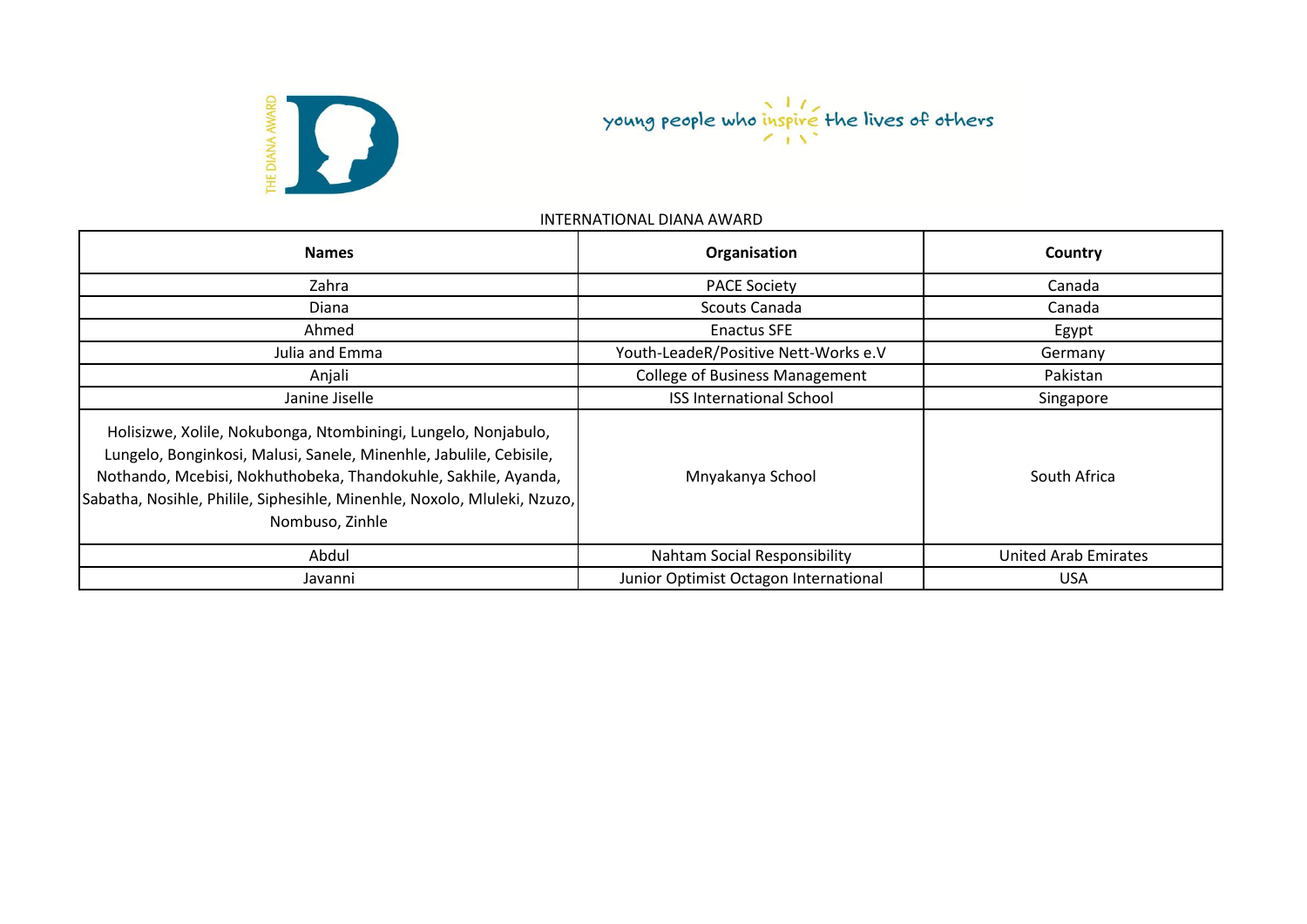

DIANA CHAMPION VOLUNTEER

| <b>Names</b>                                                                                                                                                                                                         | <b>School</b>                        | <b>Region</b> |
|----------------------------------------------------------------------------------------------------------------------------------------------------------------------------------------------------------------------|--------------------------------------|---------------|
| Jay, Ashish, Searan, Devisha, Ria, Meera, Sainath, Karan,<br>Saumya, Rajen, Pooja, Sonali, Arianne, Trishul, Prinay,<br>Vivek, Puja, Pirruntha, Saagar, Krupa, Rav, Shivani,<br>Ohmgaran                             | Sai School of Harrow                 | East          |
| Sam, Mark, Shannon, Grace, Bonnie, Rebecca,<br>Samantha, Divine, Jessica, Nicole, Claudia, Simisola,<br>James, Valentina, Meg, Joshua, Bertha, Temisan, James,<br>Chamaine, Esra, Klaudia, Aleksandra, Daisy, Thomas | St Mark's West Essex Catholic School | East          |
| Lewis                                                                                                                                                                                                                | <b>Burnt Mill Academy</b>            | Eastern       |
| Lucy                                                                                                                                                                                                                 | <b>Clacton Coastal Academy</b>       | Eastern       |
| Matthew                                                                                                                                                                                                              | <b>Tabor Academy</b>                 | Eastern       |
| Rachel                                                                                                                                                                                                               | <b>Tabor Academy</b>                 | Eastern       |
| Sian                                                                                                                                                                                                                 | Southwark Sea Cadet Unit             | London        |
| Muzhda, Sharliny, Adriana, Andreea, Anthony, Dylan,<br>Nicole, Serena, Khushal, Sanchu, Kimberley                                                                                                                    | Stag Line Junior School              | London        |
| James                                                                                                                                                                                                                | St Michael's RC School               | North East    |
| Georgia, Aaron, Beth, Aimee, Holly, Meg, Leona, Amy,<br>Lewis, Lewis, Jordan, Matthew, Danielle, Sam, Nicole,<br>Hannah, Natasha, Kai, Sophie, Patricia, Alex, Ryan                                                  | Freeborough Against Bullying         | North East    |
| Briony, Ella, Victoria, Bethany, Hannah, Emily, Lorna,<br>Alex, Cameron, Grace, Michael, Jordan                                                                                                                      | Staindrop School An Academy          | North East    |
| Emily                                                                                                                                                                                                                | Queen Elizabeth Grammar School       | North West    |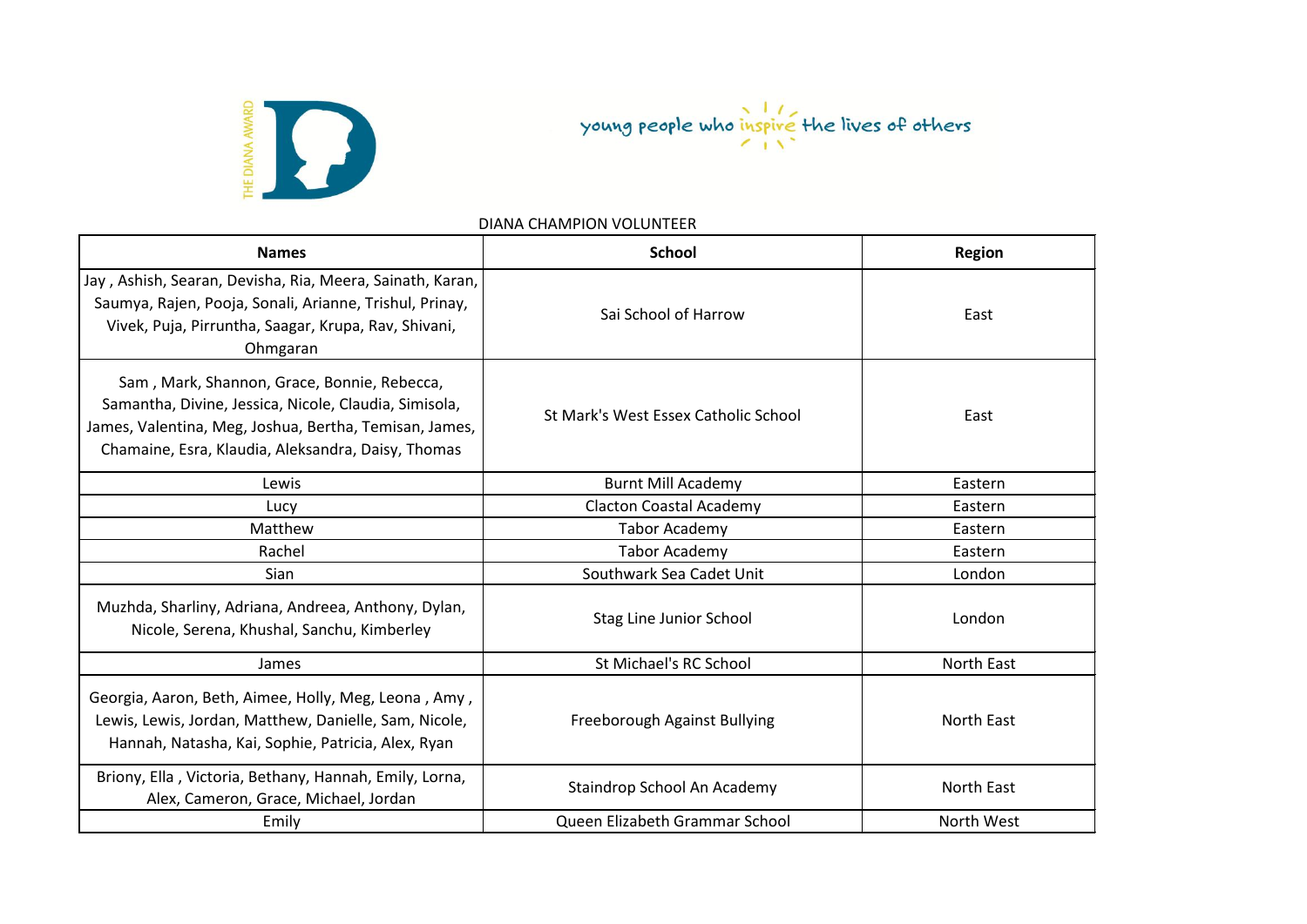| <b>Bradley</b>                                                                                                                                                                      | South Wirral High School                | North West       |
|-------------------------------------------------------------------------------------------------------------------------------------------------------------------------------------|-----------------------------------------|------------------|
| James                                                                                                                                                                               | St Margarert's C of E Academy           | North West       |
| Andrew                                                                                                                                                                              | The Swinton High School                 | North West       |
| Connor                                                                                                                                                                              | The Swinton High School                 | North West       |
| Victoria                                                                                                                                                                            | Walkden High                            | North West       |
| Andrew, Jame, Conor, Alex, George, Nick, Ben, Daniel,<br>Tom, Jamie                                                                                                                 | Peer Support Group                      | North West       |
| Richard, Daniel, Natasha, Karina, Sophie, Habiba, Aimee                                                                                                                             | <b>Stockport Academy</b>                | North West       |
| Hannah                                                                                                                                                                              | Integrated College Dungannon            | Northern Ireland |
| Darren, Ross, Terri, Rorie, Sheldon, Rachel, Aaron,<br>Daniel, Shellby, Nicole, Trevor, Erin, Jordan, Kirsty                                                                        | Larne YMCA                              | Northern Ireland |
| Amy, Brian, Daniel, Daniel, Darryl, Darryl, David, Dennis,<br>Frazer, Gareth, Greg, Jamie, Jessica, Joe, Johnny, Kristina<br>, Lance, Matty, Paige, Robbie, Sarah, Teirna, Mitchell | North Belfast Area Project              | Northern Ireland |
| Mary, Courtney, Niomi, Melissa                                                                                                                                                      | <b>Waveney Youth Centre</b>             | Northern Ireland |
| Alistair                                                                                                                                                                            | Aberlorn Secondary School               | Scotland         |
| Jade                                                                                                                                                                                | Cardinal Newman High School             | Scotland         |
| <b>Briony</b>                                                                                                                                                                       | Eastwood High School                    | Scotland         |
| Cameron                                                                                                                                                                             | Knightswood Secondary School            | Scotland         |
| Chantelle                                                                                                                                                                           | <b>Smithycroft Secondary</b>            | Scotland         |
| Andrew                                                                                                                                                                              | St Andrew's High School                 | Scotland         |
| James                                                                                                                                                                               | St John's RC Academy Gowan's Terrace    | Scotland         |
| Nina                                                                                                                                                                                | St Ninian's High School                 | Scotland         |
| Lewis                                                                                                                                                                               | The Spartans Community Football Academy | Scotland         |
| Victoria, Cameron, Ashar, Eleanor, Natalie, Callum,<br>Emily, Kate, Jonathon, Aimee, Jamie, Anton, Hannah,<br>Lauren, Jack                                                          | Castlehead High School                  | Scotland         |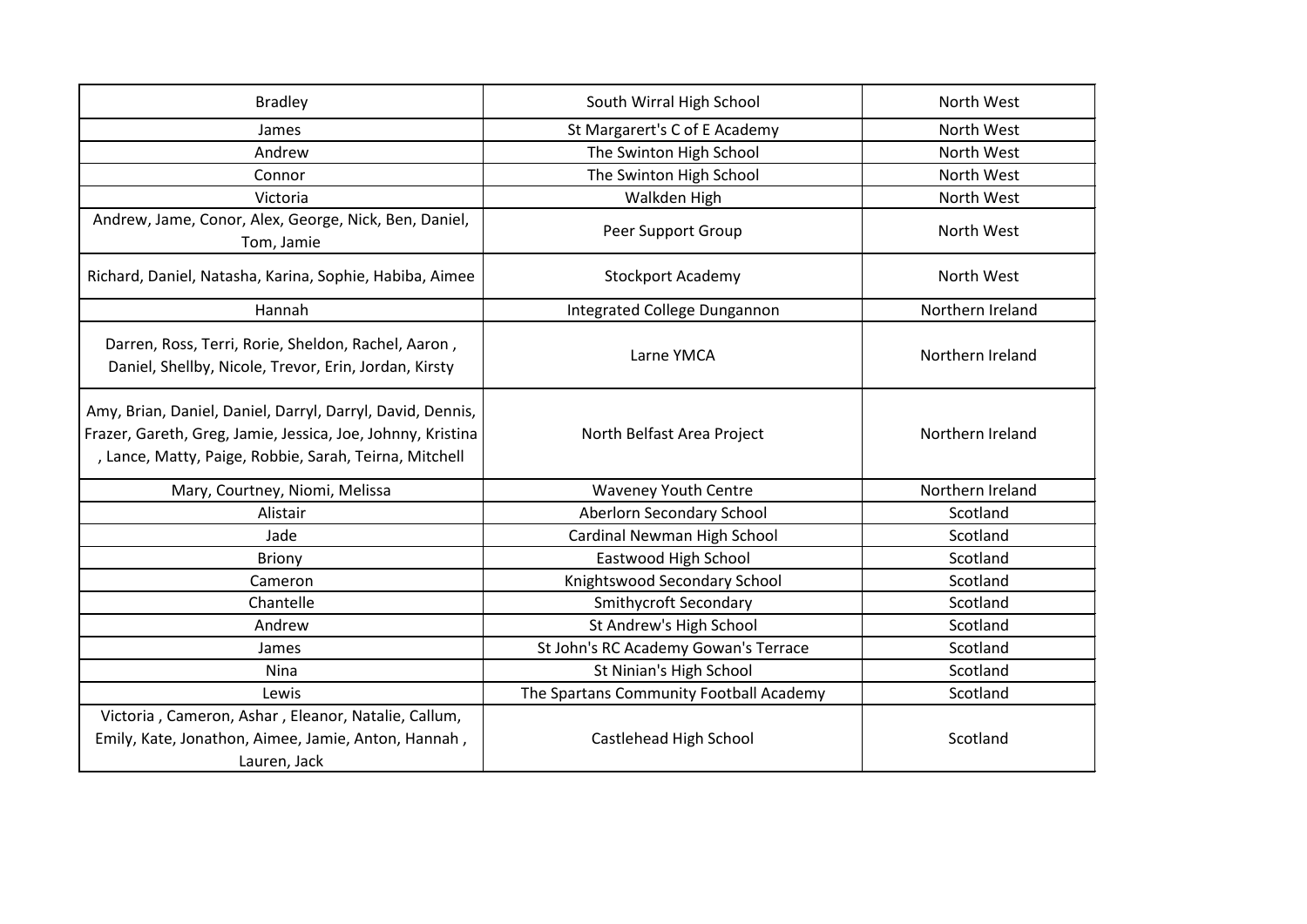| Rebecca Kennedy, Jemma McManus, Connor Owens,<br>Lauren Adens, Amy Owens, Nadine Fisher, Nicole<br>McGinley, Callum McKenzie                                                                                                                        | Greater Mary Hill Outreach Project   | Scotland                 |
|-----------------------------------------------------------------------------------------------------------------------------------------------------------------------------------------------------------------------------------------------------|--------------------------------------|--------------------------|
| Paula, Emily, Rachel, Rhiannon, Hannah, Kate, Aimee,<br>Kirsty, Jon, Nathan                                                                                                                                                                         | The Attic Project                    | Scotland                 |
| Leah, Liam, Neale, Jade, Hayley, Bethany, Sabrina,<br>Rebecca                                                                                                                                                                                       | Northfield Academy                   | Scotland                 |
| Perside                                                                                                                                                                                                                                             | Kingsmead School                     | South East               |
| Maxine                                                                                                                                                                                                                                              | Oakgrove School                      | South East               |
| Iona                                                                                                                                                                                                                                                | Surbiton High School                 | South East               |
| Isabelle                                                                                                                                                                                                                                            | <b>Surbiton High School</b>          | South East               |
| Ji-Young                                                                                                                                                                                                                                            | Surbiton High School                 | South East               |
| Liberty                                                                                                                                                                                                                                             | Surbiton High School                 | South East               |
| Lily                                                                                                                                                                                                                                                | Surbiton High School                 | South East               |
| Sacha                                                                                                                                                                                                                                               | Surbiton High School                 | South East               |
| Stephanie                                                                                                                                                                                                                                           | Surbiton High School                 | South East               |
| Aidan                                                                                                                                                                                                                                               | <b>Talk Easy Trust</b>               | South East               |
| Molly                                                                                                                                                                                                                                               | The Phoenix Youth Project            | South East               |
| Jamie                                                                                                                                                                                                                                               | Wrexham Yale Rotary Club             | Wales                    |
| Jack                                                                                                                                                                                                                                                | <b>Idsall School</b>                 | <b>West Midlands</b>     |
| Ellesse                                                                                                                                                                                                                                             | St Augustine's Catholic High School  | <b>West Midlands</b>     |
| Luke, Brandon, Daniel                                                                                                                                                                                                                               | <b>Barr Beacon School</b>            | <b>West Midlands</b>     |
| Grae, Georgina, Adam, Hannah, Lauren, Gillian, Alice,<br>Georgia, Oriann, Beth, Claudia, Chanel, Archie, Jessica,<br>Megan, Imogen, Grace, Holly, Abbigail, Kim, Ronan,<br>Saffron, Thomas, Sian, Christiana, Gemma, Gemma,<br>Chloe, Duncan, Gemma | <b>Painsley Catholic College</b>     | <b>West Midlands</b>     |
| Libby                                                                                                                                                                                                                                               | Anti-Bullying and Behaviour Service  | Yorkshire and Humberside |
| Shona                                                                                                                                                                                                                                               | Westcliff Drop-In Centre             | Yorkshire and Humberside |
| Archibald, Ciara, Abigail, Annie, Jorgia, Harry, Amanda,<br>Chloe, Jack, Samuel, Jessica, Katie                                                                                                                                                     | Howden School and Technology College | Yorkshire and Humberside |